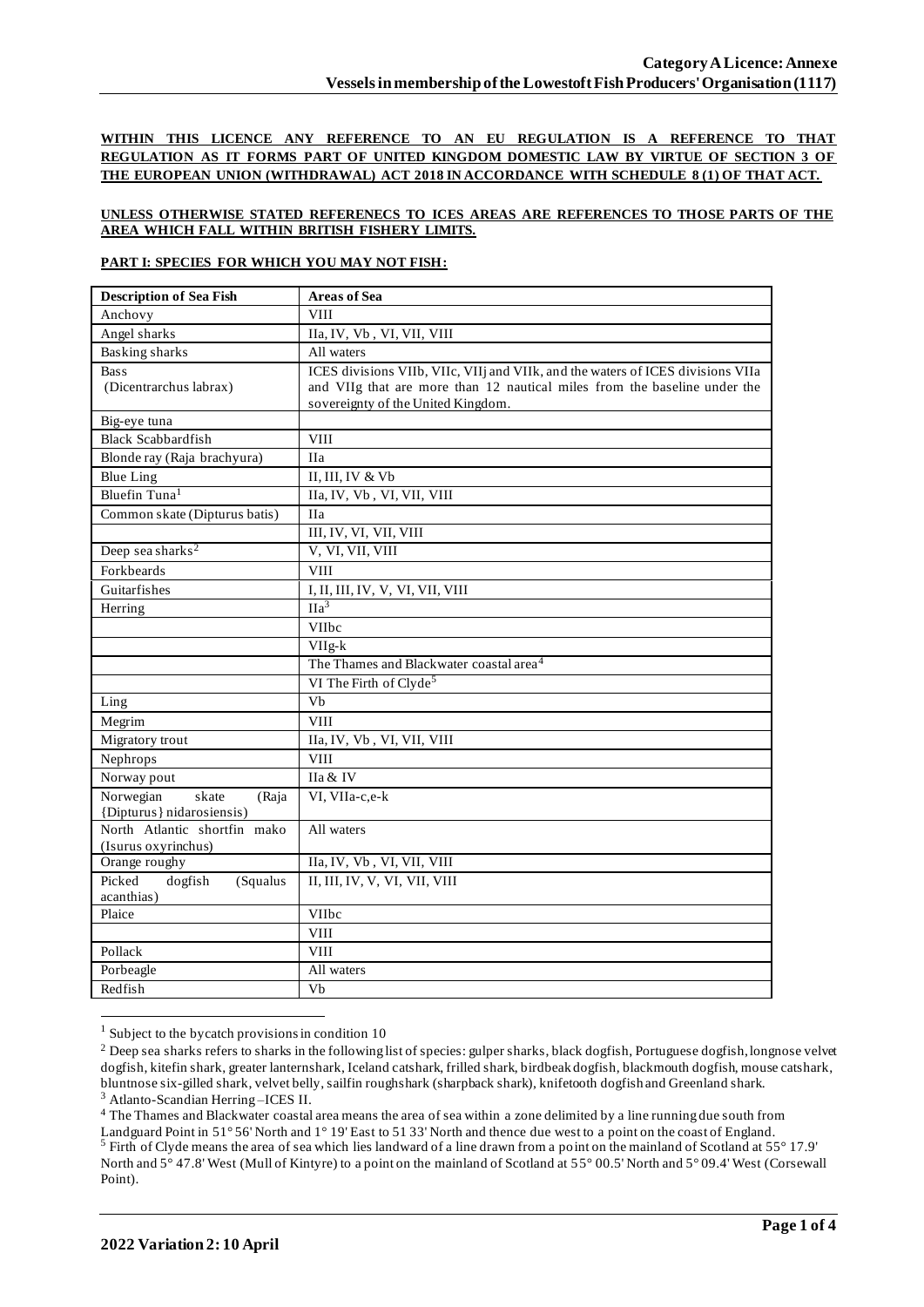## **Category ALicence: Annexe Vessels in membership of the Lowestoft Fish Producers' Organisation (1117)**

| Roundnose Grenadier                             | III                                          |  |  |  |  |
|-------------------------------------------------|----------------------------------------------|--|--|--|--|
| Salmon                                          | IIa, IV, Vb, VI, VII, VIII                   |  |  |  |  |
| <b>Sandeels</b>                                 | Scottish Inshore Waters <sup>6</sup>         |  |  |  |  |
| Skates and Rays                                 | <b>VIII</b>                                  |  |  |  |  |
| Small-eyed<br>(Raja<br>ray<br>microocellata)    | IIa, IV, VIa, VIb, VIIa-c, VIIe and VIIh-k   |  |  |  |  |
| Smooth<br>lanternshark<br>(Etmopterus pusillus) | IIa, IV                                      |  |  |  |  |
|                                                 | I, V, VI, VII, VIII                          |  |  |  |  |
| Sole                                            | <b>VIIbc</b>                                 |  |  |  |  |
|                                                 | <b>VIII</b>                                  |  |  |  |  |
| Starry Ray (Amblyraja radiata)                  | IIa, IIIa, IV, VIId                          |  |  |  |  |
| Thornback ray (Raja clavata)                    | <b>IIIa</b>                                  |  |  |  |  |
| Tope shark (Galeorhinus galeus)                 | When taken with longlines in IIa, IV; and in |  |  |  |  |
|                                                 | I, V, VI, VII, VIII                          |  |  |  |  |
| Undulate Ray (Raja undulata)                    | VI                                           |  |  |  |  |
| White sharks                                    | IIa, IV, Vb, VI, VII, VIII                   |  |  |  |  |
| White Skate (Rostroraja alba)                   | VI, VII, VIII                                |  |  |  |  |
| Whiting                                         | VIII                                         |  |  |  |  |

# **SPECIES FOR WHICH YOU MAY NOT FISH CONTINUED**

| <b>SPECIES</b>         | <b>SEA AREAS</b>                                                                 |
|------------------------|----------------------------------------------------------------------------------|
| Boarfish (Capros aper) | VI, VII, VIII                                                                    |
| Sandeels               | IIa & IV                                                                         |
| Mackerel               | IVa Flexibility box <sup>7</sup> (Seasonal closure 15th February – 31st<br>July) |

# DEEP SEA SPECIES

| Roundnose Grenadier | <b>VIII</b> |
|---------------------|-------------|
| <b>Blue Ling</b>    | IIa & IV    |

## **PART II: QUOTA LIMITATIONS OF TAC STOCKS**

### **LICENCE HOLDERS ARE REMINDED THAT QUOTA LIMITS ARE IN LIVE WEIGHT.**

For the conversion factors that apply see the bottom of this Annexe.

| <b>TAC SPECIES</b>   | <b>SEA AREA</b> | <b>OUOTA LIMIT/ MONTH</b><br><b>(UNLESS OTHERWISE</b><br><b>STATED</b> ) |
|----------------------|-----------------|--------------------------------------------------------------------------|
| Greater Silver Smelt | IIa, IV         | 0.1 tonnes per trip                                                      |
|                      | Vb, VI, VII     | 1 tonne per trip                                                         |
| Ling                 | IIa, IV         | 0.2 tonnes per trip                                                      |
| Tusk                 | <b>IIa</b>      | 0.1 tonnes per trip                                                      |

<sup>&</sup>lt;sup>6</sup> "Scottish inshore waters" means the sea adjacent to the coast of Scotland and to the landward of a limit of 6 nautical miles from the baseline from which the territorial sea is measured, up to the mean high water mark of ordinary spring tides.

 $^7$  Mackerel caught in ICES Division IVa in the periods between 1 August and 15 February shall be recorded against the Western mackerel quota. All other catches of mackerel in ICES Division IVa shall be recorded against the North Sea mackerel quota and shall be subject to any quota limitations set out at **Part II** of this **Annex**.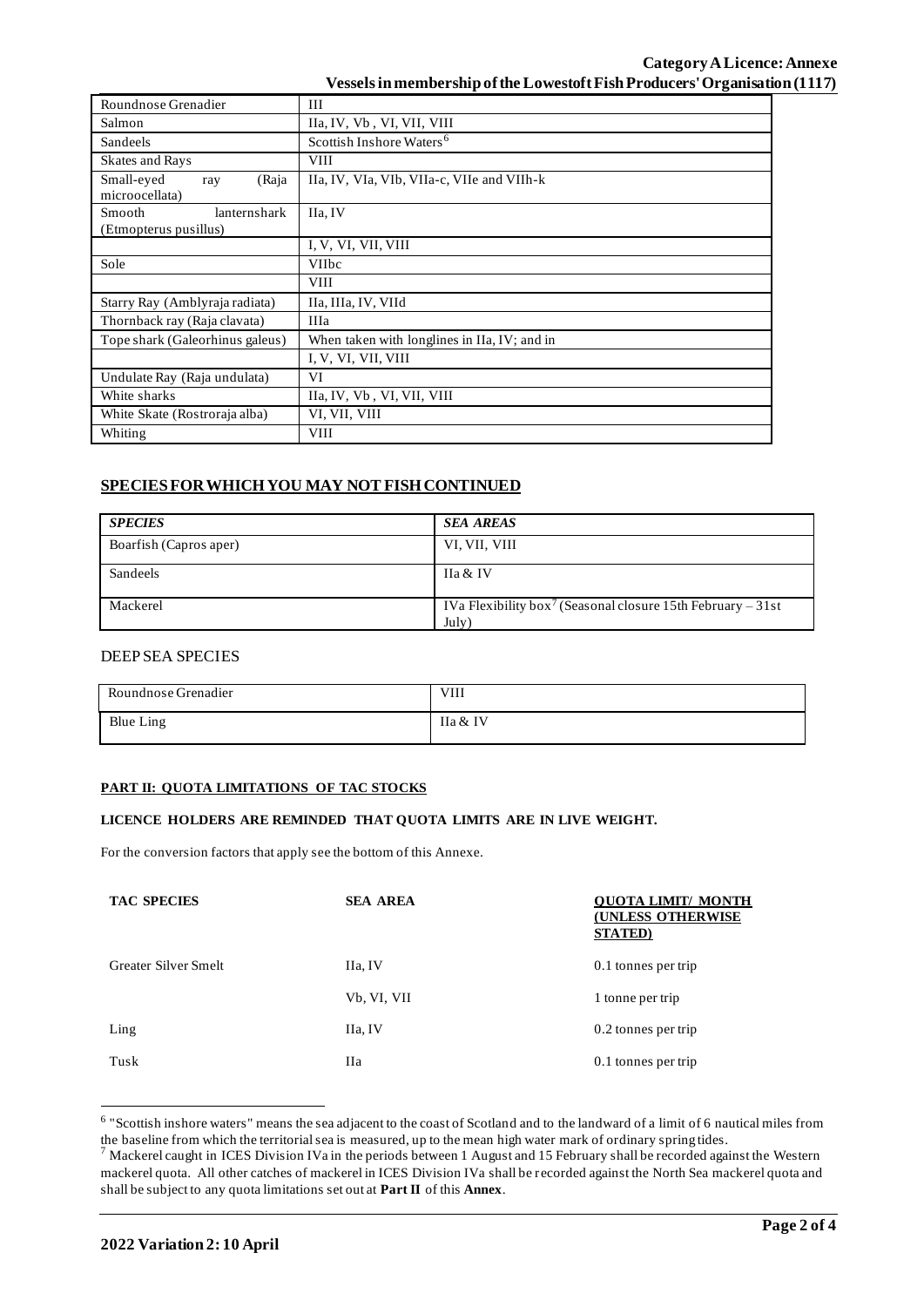**Category ALicence: Annexe Vessels in membership of the Lowestoft Fish Producers' Organisation (1117)**

Small-eyed ray (Raja microocellata) VIIf-g 1.5 tonnes

| <b>DEEP-SEA SPECIES</b> | <b>SEA AREA</b>       |
|-------------------------|-----------------------|
| Alfonsinos              | IV, Vb, VI, VII, VIII |
| Black scabbardfish      | IIa, IV, Vb, VI, VII  |
| <b>Forkheards</b>       | IIa, IV, Vb, VI, VII  |
| Red seabream            | VI, VII, VIII         |
| Roundnose grenadier     | IIa, IV, Vb, VI, VII  |

A quota limitation of **100 kgs per fishing trip** will apply, either singly or collectively, to the above deep-sea stocks in the sea areas described.

#### **Live weight shall be calculated by multiplying landed weight by the conversion factors set out below**.

| <b>Species</b>              | Code       | Gutted | Gutted &<br>Headed | <b>Fillets</b> | Parts       |
|-----------------------------|------------|--------|--------------------|----------------|-------------|
| Anglerfish                  | <b>ANF</b> | 1.22   | 3.0                |                | $3.0^{8}$   |
| <b>Bass</b>                 | <b>BSE</b> | 1.125  |                    | 2.7            |             |
| <b>Blue Whiting</b>         | <b>WHB</b> | 1.15   |                    |                |             |
| <b>Brill</b>                | <b>BLL</b> | 1.09   | 2.7                |                |             |
| $\mathrm{Cod}$              | $\rm COD$  | 1.17   | 1.7                | 2.6            | $1.38^{9}$  |
| Conger Eel                  | <b>COE</b> | 1.125  |                    | 2.7            |             |
| Common Dab                  | DAB        | 1.11   | 1.39               |                |             |
| Common Sole                 | SOL        | 1.04   |                    | 2.5            |             |
| Flounder                    | <b>FLE</b> | 1.08   |                    | 2.7            | $1.39^{10}$ |
| Greenland Halibut GHL       |            | 1.08   |                    |                |             |
| Halibut                     | <b>HAL</b> | 1.08   |                    | 2.7            |             |
| Haddock                     | <b>HAD</b> | 1.17   | 1.46               | 2.6            |             |
| Hake                        | <b>HKE</b> | 1.11   | 1.4                | 2.6            |             |
| Herring                     | <b>HER</b> | 1.12   | 1.19               |                |             |
| Horse Mackerel              | JAX        | 1.08   |                    |                |             |
| Lemon Sole                  | <b>LEM</b> | 1.05   |                    | 2.5            |             |
| Ling                        | LIN        | 1.14   | 1.32               | 2.64           | $2.8^{11}$  |
| Mackerel                    | <b>MAC</b> | 1.09   |                    |                |             |
| Megrims                     | <b>LEZ</b> | 1.06   |                    | 2.5            |             |
| Mullet                      | <b>MUL</b> | 1.125  |                    | 2.7            |             |
| Nephrops                    | <b>NEP</b> |        |                    |                | $3.0^{6}$   |
| Plaice                      | <b>PLE</b> | 1.05   | 1.39               | 2.4            |             |
| Pollack                     | POL        | 1.17   | 1.36               | 2.7            |             |
| Redfish                     | <b>RED</b> | 1.19   |                    |                |             |
| Red Mullet                  | <b>MUR</b> | 1.125  |                    | 2.7            |             |
| Saithe                      | <b>POK</b> | 1.19   | 1.44               | 2.9            |             |
| Skates & Rays <sup>12</sup> |            | 1.13   |                    |                | $2.09^{13}$ |
| Picked dogfish              | <b>DGS</b> | 1.35   |                    | 2.7            | $2.52^{8}$  |
| Tope                        | GAG        | 1.125  |                    |                |             |
| Turbot                      | <b>TUR</b> | 1.09   |                    | 2.7            |             |
| Tusk                        | <b>USK</b> | 1.14   |                    |                |             |
| Whiting                     | <b>WHG</b> | 1.18   | 1.41               | 2.7            |             |
| Witch                       | <b>WIT</b> | 1.06   |                    | 2.7            |             |
|                             |            |        |                    |                |             |
| <b>Deep Sea Species</b>     | Code       | Gutted | Gutted &           | Fillets        | Parts       |

<sup>8</sup> Tails

<sup>9</sup> Headed

<sup>10</sup> Gutted, headed and skinned

<sup>11</sup> Gutted and salted

 $12$  Species specific codes and ID guides are available from your local fisheries office

<sup>13</sup> Wings